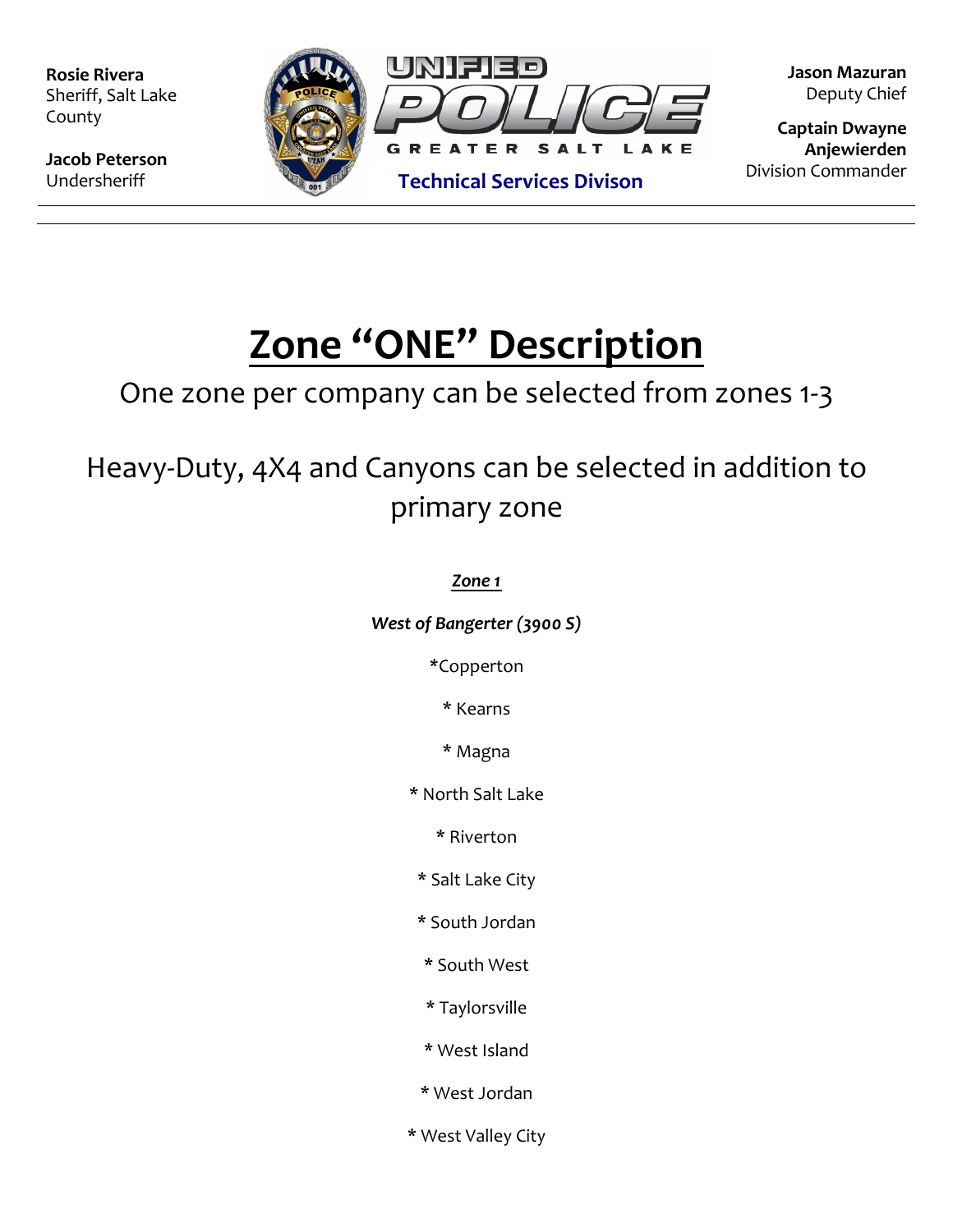**Rosie Rivera** Sheriff, Salt Lake County

**Jacob Peterson**  Undersheriff



**Jason Mazuran**  Deputy Chief

**Captain Dwayne Anjewierden** 

## **Zone "TWO" Description**

One zone per company can be selected from zones 1-3

Heavy-Duty, 4X4 and Canyons can be selected in addition to primary zone

#### *Zone 2*

\* Adult Detention Center *(3415 South 900 West - SLC, UT)*

\*Canyon Rim

\*County Government Center *(2100 South State Street - SLC, UT)*

\*Holladay

\* Millcreek

\*Murray

\* Olympus Cove

\* Sheriff's Office Administration *(3365 South 900 West - SLC, UT)*

\*South Salt Lake